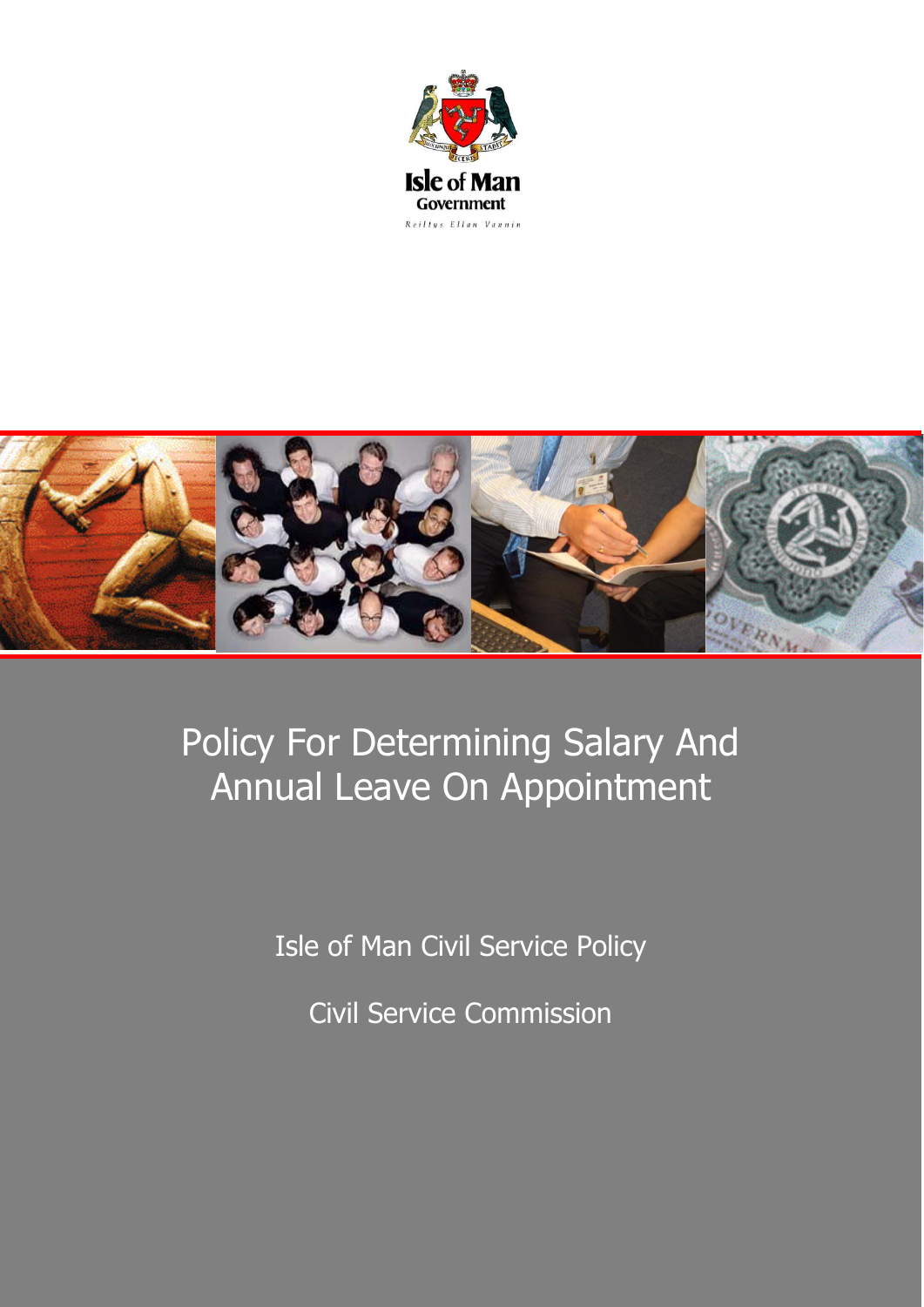## SALARY AND ANNUAL LEAVE ON APPOINTMENT

# **POLICY FOR DETERMINING SALARY AND ANNUAL LEAVE ON APPOINTMENT**

- 1. The normal salary on appointment for new entrants to the Service is the minimum point of the scale. This may be increased up to a maximum salary on appointment of the penultimate point of the scale. Entry to the scale will depend mainly on the relevant experience and qualifications of the applicant; in addition the applicant 's salary in their existing post may be taken into consideration. Similarly, normal annual leave entitlement will be the minimum allowance for the grade but credits can be given for previous relevant experience. Details of annual leave entitlement can be found in the Section F of the Civil Service Regulations.
- 2. **NOTE:** The salary and annual leave entitlement on appointment for external applicants to more senior grades in the Service will be determined by the Chairperson of the interview panel in consultation with the panel members. Generally the policy set out in this paper will be followed, however, in exceptional circumstances, the maximum of the salary scale may be offered.

## 3. **PROCEDURE FOR DETERMINING SALARY ON APPOINTMENT**

Additional points may be granted to applicants who qualify for appointment to the main scale who have relevant experience and qualifications on the following basis: -

#### i) **Relevant Experience**

Experience should be relevant to the post being offered to the applicant and should preferably be relevant to the grade as a whole (e.g. for the AO grade experience in tax/accountancy matters; in a finance environment dealing with pay and creditors; or in an administrative/executive post with extensive dealings with the public in potentially confrontational situations).

A credit for relevant experience would normally be on a year for year basis and can be calculated from relevant experience gained both within and outside the Civil Service. However, if the experience is of limited relevance the total credit granted may be limited (e.g. an applicant for an AO post with 6 years" experience of AA duties should be limited to a maximum starting salary based on no higher than a serving AA would receive on promotion to the AO grade).

Applicants should have proven experience and this should be tested by application form, references and interview. In addition, specific skills may be tested as part of the selection procedure before the informal interview by requesting applicants to demonstrate the skills (e.g. an applicant who claimed to be proficient with Excel or Word could be requested to demonstrate this by creating or amending a spreadsheet or document).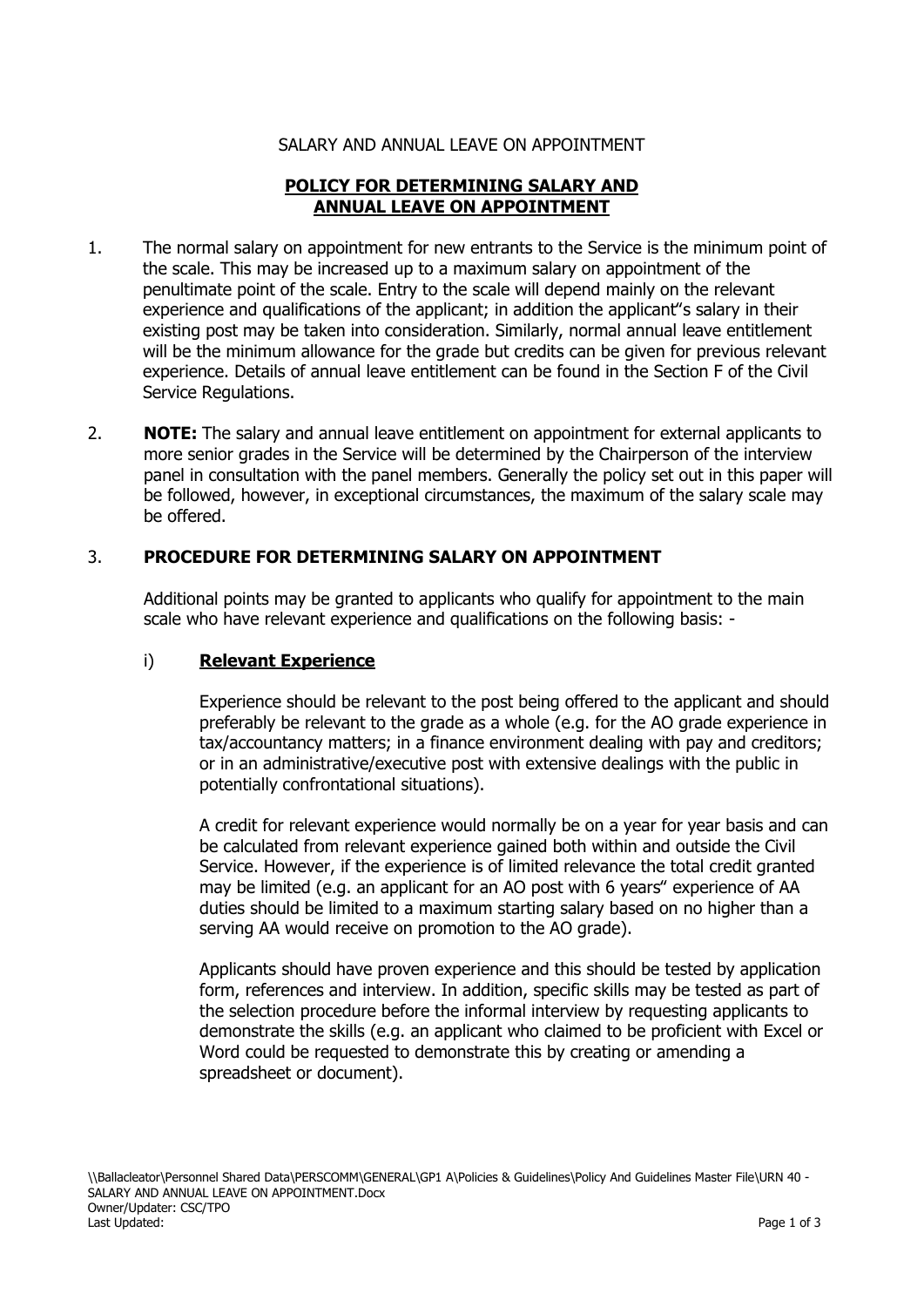# ii) **Relevant Qualifications**

These should be in addition to GCSE or A Level qualifications and be relevant to the duties of the post and, preferably, the grade as a whole. Typically these will be vocational and linked to relevant work experience. A degree level qualification would not automatically qualify for an enhancement.

Enhancements for qualifications should be used with care and should not normally exceed one spine point. Exceptions would be good quality qualifications of specific relevance (e.g. taxation or accountancy qualifications for an AO post in which these qualifications would be of value).

#### iii) **Salary in Existing Post**

This would normally only apply to an external applicant with more than 2 years" relevant experience who meets the person specification for the post significantly better than any other applicant. Normally the enhancement would not exceed an additional spine point above the salary that would be offered for relevant qualifications and experience. Existing salary can normally be obtained from the Reference Form from the current employer.

**NOTE:** The above provisions provide, in some instances, for new entrants to be offered a higher starting salary than would be paid to a serving civil servant who is promoted to the post. **In such cases the promotion rules will apply to the serving civil servant and there is no provision for these to be varied in any way.** In such cases paying a higher starting salary to a new entrant than an internal candidate would receive on promotion must be fully justified. An instance where this could be justified is where the applicant has experience of the duties of the higher grade (which the internal does not).

# 4. **PROCEDURE FOR DETERMINING ANNUAL LEAVE ON APPOINTMENT**

Additional credits for annual leave may be given to applicants who have previous relevant experience. Credits can only be given on a year for year basis to a maximum of 10 years. It is recommended that the credit given for annual leave is the same as the number of years relevant experience accepted for determining salary on appointment. In certain cases however, it may be appropriate to allow the maximum 10 year credit for annual leave.

Where the applicant has previous experience in the Isle of Man Civil Service, credit may be granted on a year for year basis.

#### 5. **AUTHORISATION**

Responsibility for recruitment has been delegated to departments. As part of the selection procedures the members of the interview panel for the post should consider and recommend the salary on appointment to be offered to the successful applicants.